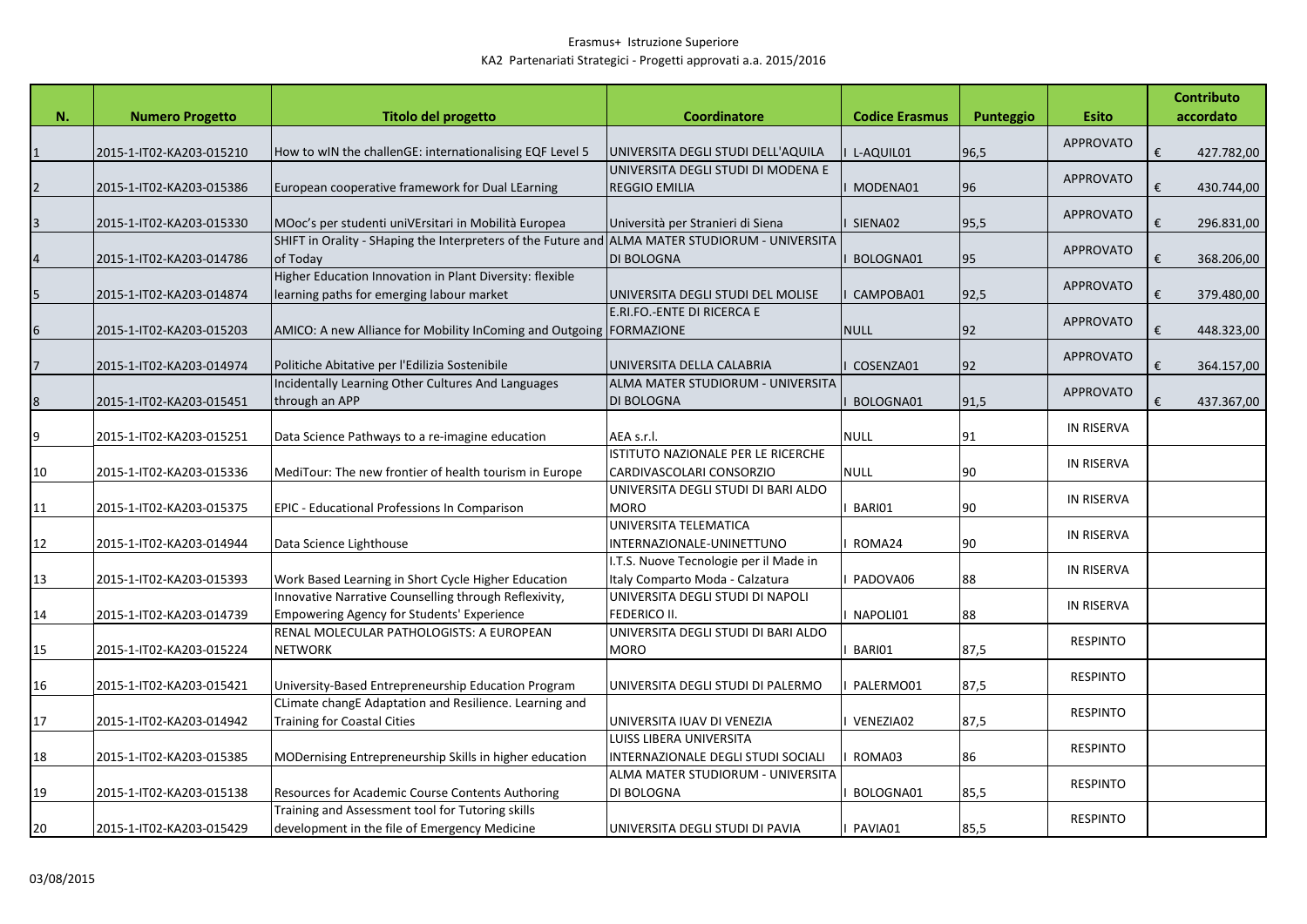|    |                          |                                                                                                              |                                                                         |                       |           |                 | <b>Contributo</b> |
|----|--------------------------|--------------------------------------------------------------------------------------------------------------|-------------------------------------------------------------------------|-----------------------|-----------|-----------------|-------------------|
| N. | <b>Numero Progetto</b>   | <b>Titolo del progetto</b>                                                                                   | <b>Coordinatore</b>                                                     | <b>Codice Erasmus</b> | Punteggio | <b>Esito</b>    | accordato         |
|    |                          |                                                                                                              | ALMA MATER STUDIORUM - UNIVERSITA                                       |                       |           | <b>RESPINTO</b> |                   |
| 21 | 2015-1-IT02-KA203-014791 | Modules in European Regional and Urban Planning                                                              | DI BOLOGNA<br>ALMA MATER STUDIORUM - UNIVERSITA                         | BOLOGNA01             | 84,5      |                 |                   |
| 22 | 2015-1-IT02-KA203-014958 | Financial Regulation European Netwok                                                                         | DI BOLOGNA                                                              | BOLOGNA01             | 84        | <b>RESPINTO</b> |                   |
|    |                          | SYncro in Higher education and the labour market for                                                         | ALMA MATER STUDIORUM - UNIVERSITA                                       |                       |           |                 |                   |
| 23 | 2015-1-IT02-KA203-015362 | iNnovation and CoopeRatiOn                                                                                   | DI BOLOGNA                                                              | BOLOGNA01             | 84        | <b>RESPINTO</b> |                   |
|    |                          | Making: An International Project on Global Practice in                                                       | UNIVERSITA DEGLI STUDI DI CASSINO E                                     |                       |           |                 |                   |
| 24 | 2015-1-IT02-KA203-015250 | Engineering and Architecture along the lines of P.L. Nervi                                                   | DEL LAZIO MERIDIONALE                                                   | CASSINO01             | 84        | <b>RESPINTO</b> |                   |
|    |                          | Designing Exchanges in ARchitechture: an international                                                       | ALMA MATER STUDIORUM - UNIVERSITA                                       |                       |           |                 |                   |
| 25 | 2015-1-IT02-KA203-015022 | HUB for cooperation and innovation in higher education                                                       | DI BOLOGNA                                                              | BOLOGNA01             | 83,5      | <b>RESPINTO</b> |                   |
|    |                          | BUILDING A NEW ALLIANCE BETWEEN URBAN PLANNING                                                               |                                                                         |                       |           | <b>RESPINTO</b> |                   |
| 26 | 2015-1-IT02-KA203-014814 | <b>AND AGRICULTURE</b>                                                                                       | POLITECNICO DI TORINO                                                   | TORINO02              | 83,5      |                 |                   |
|    |                          | The 3Cs-Creativity, Collaboration and Change in Teacher                                                      | ALMA MATER STUDIORUM - UNIVERSITA                                       |                       |           | <b>RESPINTO</b> |                   |
| 27 | 2015-1-IT02-KA203-014988 | Development                                                                                                  | DI BOLOGNA                                                              | BOLOGNA01             | 83        |                 |                   |
|    |                          | European multimodal and digital education for language                                                       |                                                                         |                       |           | <b>RESPINTO</b> |                   |
| 28 | 2015-1-IT02-KA203-014947 | learning                                                                                                     | UNIVERSITA DEGLI STUDI DI MESSINA                                       | MESSINA01             | 83        |                 |                   |
|    |                          |                                                                                                              |                                                                         |                       |           | <b>RESPINTO</b> |                   |
| 29 | 2015-1-IT02-KA203-015208 | Digital Approaches in Teaching Archaeology                                                                   | UNIVERSITA DI PISA                                                      | PISA01                | 83        |                 |                   |
|    |                          |                                                                                                              |                                                                         |                       |           | <b>RESPINTO</b> |                   |
| 30 | 2015-1-IT02-KA203-014996 | Virtual tours for Business Culture                                                                           | UNIVERSITA DEGLI STUDI DI PADOVA                                        | PADOVA01              | 82,5      |                 |                   |
|    |                          |                                                                                                              |                                                                         |                       | 82        | <b>RESPINTO</b> |                   |
| 31 | 2015-1-IT02-KA203-015184 | IN-PROJECT, REVERSE LANDSCAPE DESIGN PROCESS<br>A new era in teaching, learning and disseminating scientific | UNIVERSITA DEGLI STUDI DI FIRENZE<br>UNIVERSITA' DEGLI STUDI DI MILANO- | FIRENZE01             |           |                 |                   |
| 32 | 2015-1-IT02-KA203-015134 | concepts by using the real 3-D world with applications to                                                    | <b>BICOCCA</b>                                                          | MILANO16              | 82        | <b>RESPINTO</b> |                   |
|    |                          |                                                                                                              |                                                                         |                       |           |                 |                   |
| 33 | 2015-1-IT02-KA203-015053 | Multimedia pour l'Intercompréhension en ligne                                                                | UNIVERSITA CA' FOSCARI VENEZIA                                          | VENEZIA01             | 81,5      | <b>RESPINTO</b> |                   |
|    |                          |                                                                                                              |                                                                         |                       |           |                 |                   |
| 34 | 2015-1-IT02-KA203-015509 | A New Generation of Entrepreneurship Learning Systems                                                        | FONDAZIONE ITS ICT PIEMONTE                                             | <b>NULL</b>           | 81,5      | <b>RESPINTO</b> |                   |
|    |                          |                                                                                                              | Associazione degli Industriali di Arezzo,                               |                       |           |                 |                   |
| 35 | 2015-1-IT02-KA203-015063 | Sustainable Development Competences Transfer                                                                 | Grosseto e Siena                                                        | <b>NULL</b>           | 81        | <b>RESPINTO</b> |                   |
|    |                          |                                                                                                              | UNIVERSITA DEGLI STUDI DI MODENA E                                      |                       |           |                 |                   |
| 36 | 2015-1-IT02-KA203-014932 | Empowering For the Client and the Interdisciplinary TEam                                                     | <b>REGGIO EMILIA</b>                                                    | MODENA01              | 81        | <b>RESPINTO</b> |                   |
|    |                          |                                                                                                              |                                                                         |                       |           | <b>RESPINTO</b> |                   |
| 37 | 2015-1-IT02-KA203-015445 | <b>European Contamination Laboratories</b>                                                                   | UNIVERSITA DELLA CALABRIA                                               | COSENZA01             | 81        |                 |                   |
|    |                          | Better Education and Training Alignment for the MArket                                                       | AGENZIA NAZIONALE PER LE NUOVE                                          |                       |           | <b>RESPINTO</b> |                   |
| 38 | 2015-1-IT02-KA203-015048 | <b>Needs</b>                                                                                                 | TECNOLOGIE, L'ENERGIA E LO SVILUPPO                                     | <b>NULL</b>           | 80,5      |                 |                   |
|    |                          |                                                                                                              |                                                                         |                       |           | <b>RESPINTO</b> |                   |
| 39 | 2015-1-IT02-KA203-015064 | COACH: Company Advisor for Craft and Handicraft sector                                                       | <b>SELENA ITALY</b>                                                     | <b>NULL</b>           | 80,5      |                 |                   |
|    |                          | NEW FACTS Networking Entrepreneurial Worldwide:                                                              |                                                                         |                       |           | <b>RESPINTO</b> |                   |
| 40 | 2015-1-IT02-KA203-015241 | Facilitating apprenticeship in creative tourisms                                                             | UNIVERSITA DEGLI STUDI ROMA TRE                                         | ROMA16                | 80,5      |                 |                   |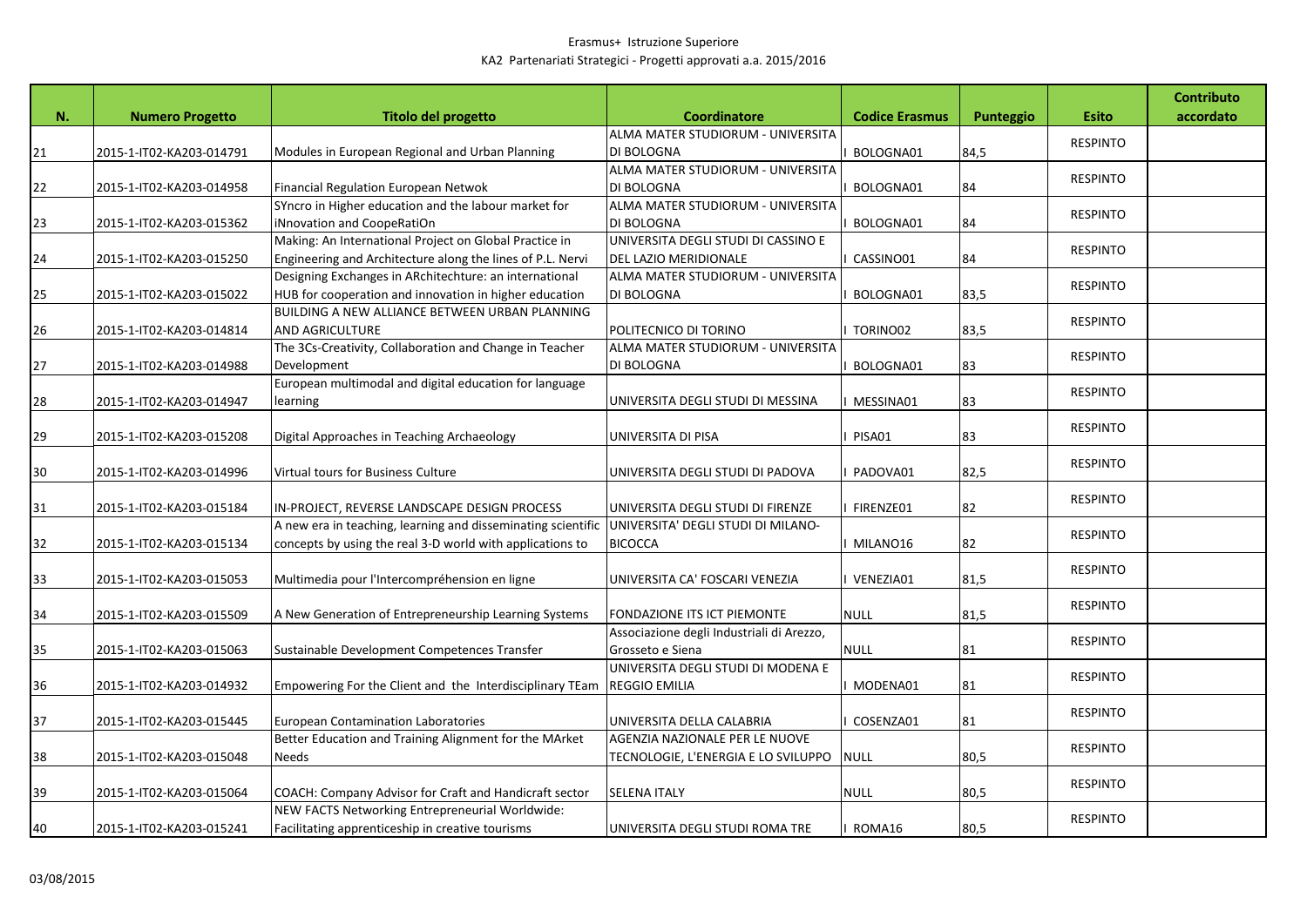| accordato<br><b>Numero Progetto</b><br><b>Titolo del progetto</b><br><b>Coordinatore</b><br><b>Codice Erasmus</b><br><b>Esito</b><br>N.<br>Punteggio<br>The city territory is a renewable resource: the challenge of<br><b>RESPINTO</b><br>climate change. A European education program.<br>UNIVERSITA IUAV DI VENEZIA<br>80<br>2015-1-IT02-KA203-014983<br>VENEZIA02<br>41<br>CNA - Confederazione Nazionale<br><b>RESPINTO</b><br>E.U.R. Enterprise, University, Research<br>dell'Artigianato e della Piccola e Media<br>42<br><b>NULL</b><br>79<br>2015-1-IT02-KA203-015347<br>SETTLEMENT MODELS AND INNOVATIVE PRACTICES FOR<br><b>RESPINTO</b><br>43<br>BARI05<br>79<br>2015-1-IT02-KA203-015376<br>THE GOVERNMENT OF FORM OF CONTEMPORARY CITY<br>POLITECNICO DI BARI<br>ALMA MATER STUDIORUM - UNIVERSITA<br>Enhancing Mobility Models in Education: building the<br><b>RESPINTO</b><br>future of Telecommunications Engineering Curricula<br>44<br>2015-1-IT02-KA203-015404<br>DI BOLOGNA<br>BOLOGNA01<br>78<br>PlurilinguaL and intercUltural competencies thRough<br><b>RESPINTO</b><br>multImodal self NARration<br>78<br>45<br>2015-1-IT02-KA203-015443<br>PAVIA01<br>UNIVERSITA DEGLI STUDI DI PAVIA<br>The Renaissance Workshop Model for Learning Digital<br><b>RESPINTO</b><br>46<br>2015-1-IT02-KA203-015151<br>Crafts<br>UNIVERSITA DI PISA<br>PISA01<br>78<br><b>RESPINTO</b><br>47<br>Entrepreneurship Skills for Design Students<br><b>LABA SRL</b><br>77,5<br>2015-1-IT02-KA203-015420<br><b>BRESCIA05</b><br>Mediterranean Inscribed Substracted Architecture /<br>UNIVERSITA DEGLI STUDI DELLA<br><b>RESPINTO</b><br>Architettura Mediterranea Inscritta e Scavata<br><b>BASILICATA</b><br>48<br>2015-1-IT02-KA203-014804<br>POTENZA01<br>77,5<br><b>RESPINTO</b><br>49<br>PISA01<br>77,5<br>2015-1-IT02-KA203-015069<br>Resilience by Design<br>UNIVERSITA DI PISA<br>Landscapes of Water. Cultural Heritage and Infrastructures<br><b>RESPINTO</b><br>of Production<br>77<br>2015-1-IT02-KA203-014780<br>UNIVERSITA IUAV DI VENEZIA<br>VENEZIA02<br>50<br><b>RESPINTO</b><br>51<br><b>GLOFORSEN - Glottodrama for Special Education Needs</b><br><b>NULL</b><br>76,5<br>2015-1-IT02-KA203-015287<br>Novacultur Srl<br>CONSUMERS' RIGHTS AND MARKET REGULATION IN<br><b>RESPINTO</b><br>52<br>2015-1-IT02-KA203-015187<br><b>EUROPE</b><br>UDINE01<br>76<br>UNIVERSITA DEGLI STUDI DI UDINE<br><b>RESPINTO</b><br>53<br>e-Learning based support of workshops with online tools<br>LIBERA UNIVERSITA MARIA SS ASSUNTA<br>75,5<br>2015-1-IT02-KA203-014973<br>ROMA04<br><b>RESPINTO</b><br>73,5<br>European training to new entrepreneurs<br>Api formazione scrl<br><b>NULL</b><br>54<br>2015-1-IT02-KA203-015033<br>TARGETING ACADEMIC GROWTH. LANGUAGE SKILLS AND<br><b>RESPINTO</b><br>55<br>AWARENESS IN HIGHER EDUCATION<br>73<br>2015-1-IT02-KA203-015080<br>UNIVERSITA DEGLI STUDI DI TORINO<br>TORINO01<br>MULTIdisciplinary education for a systemic approach to<br><b>RESPINTO</b><br>BIOeconomy<br>72,5<br>56<br>2015-1-IT02-KA203-014922<br>UNIVERSITA DEGLI STUDI DI FOGGIA<br>FOGGIA03<br>UNIVERSITA DEGLI STUDI GABRIELE<br><b>RESPINTO</b><br>57<br>Gaming on Ability Management Educating Students<br>D'ANNUNZIO DI CHIETI-PESCARA<br>CHIETI01<br>72,5<br>2015-1-IT02-KA203-014943<br><b>RESPINTO</b> |    |                          |                                                |                       |             |    | <b>Contributo</b> |
|------------------------------------------------------------------------------------------------------------------------------------------------------------------------------------------------------------------------------------------------------------------------------------------------------------------------------------------------------------------------------------------------------------------------------------------------------------------------------------------------------------------------------------------------------------------------------------------------------------------------------------------------------------------------------------------------------------------------------------------------------------------------------------------------------------------------------------------------------------------------------------------------------------------------------------------------------------------------------------------------------------------------------------------------------------------------------------------------------------------------------------------------------------------------------------------------------------------------------------------------------------------------------------------------------------------------------------------------------------------------------------------------------------------------------------------------------------------------------------------------------------------------------------------------------------------------------------------------------------------------------------------------------------------------------------------------------------------------------------------------------------------------------------------------------------------------------------------------------------------------------------------------------------------------------------------------------------------------------------------------------------------------------------------------------------------------------------------------------------------------------------------------------------------------------------------------------------------------------------------------------------------------------------------------------------------------------------------------------------------------------------------------------------------------------------------------------------------------------------------------------------------------------------------------------------------------------------------------------------------------------------------------------------------------------------------------------------------------------------------------------------------------------------------------------------------------------------------------------------------------------------------------------------------------------------------------------------------------------------------------------------------------------------------------------------------------------------------------------------------------------------------------------------------------------------------------------------------------------------------------------------------------------------------------------------------------------------------------|----|--------------------------|------------------------------------------------|-----------------------|-------------|----|-------------------|
|                                                                                                                                                                                                                                                                                                                                                                                                                                                                                                                                                                                                                                                                                                                                                                                                                                                                                                                                                                                                                                                                                                                                                                                                                                                                                                                                                                                                                                                                                                                                                                                                                                                                                                                                                                                                                                                                                                                                                                                                                                                                                                                                                                                                                                                                                                                                                                                                                                                                                                                                                                                                                                                                                                                                                                                                                                                                                                                                                                                                                                                                                                                                                                                                                                                                                                                                                |    |                          |                                                |                       |             |    |                   |
|                                                                                                                                                                                                                                                                                                                                                                                                                                                                                                                                                                                                                                                                                                                                                                                                                                                                                                                                                                                                                                                                                                                                                                                                                                                                                                                                                                                                                                                                                                                                                                                                                                                                                                                                                                                                                                                                                                                                                                                                                                                                                                                                                                                                                                                                                                                                                                                                                                                                                                                                                                                                                                                                                                                                                                                                                                                                                                                                                                                                                                                                                                                                                                                                                                                                                                                                                |    |                          |                                                |                       |             |    |                   |
|                                                                                                                                                                                                                                                                                                                                                                                                                                                                                                                                                                                                                                                                                                                                                                                                                                                                                                                                                                                                                                                                                                                                                                                                                                                                                                                                                                                                                                                                                                                                                                                                                                                                                                                                                                                                                                                                                                                                                                                                                                                                                                                                                                                                                                                                                                                                                                                                                                                                                                                                                                                                                                                                                                                                                                                                                                                                                                                                                                                                                                                                                                                                                                                                                                                                                                                                                |    |                          |                                                |                       |             |    |                   |
|                                                                                                                                                                                                                                                                                                                                                                                                                                                                                                                                                                                                                                                                                                                                                                                                                                                                                                                                                                                                                                                                                                                                                                                                                                                                                                                                                                                                                                                                                                                                                                                                                                                                                                                                                                                                                                                                                                                                                                                                                                                                                                                                                                                                                                                                                                                                                                                                                                                                                                                                                                                                                                                                                                                                                                                                                                                                                                                                                                                                                                                                                                                                                                                                                                                                                                                                                |    |                          |                                                |                       |             |    |                   |
|                                                                                                                                                                                                                                                                                                                                                                                                                                                                                                                                                                                                                                                                                                                                                                                                                                                                                                                                                                                                                                                                                                                                                                                                                                                                                                                                                                                                                                                                                                                                                                                                                                                                                                                                                                                                                                                                                                                                                                                                                                                                                                                                                                                                                                                                                                                                                                                                                                                                                                                                                                                                                                                                                                                                                                                                                                                                                                                                                                                                                                                                                                                                                                                                                                                                                                                                                |    |                          |                                                |                       |             |    |                   |
|                                                                                                                                                                                                                                                                                                                                                                                                                                                                                                                                                                                                                                                                                                                                                                                                                                                                                                                                                                                                                                                                                                                                                                                                                                                                                                                                                                                                                                                                                                                                                                                                                                                                                                                                                                                                                                                                                                                                                                                                                                                                                                                                                                                                                                                                                                                                                                                                                                                                                                                                                                                                                                                                                                                                                                                                                                                                                                                                                                                                                                                                                                                                                                                                                                                                                                                                                |    |                          |                                                |                       |             |    |                   |
|                                                                                                                                                                                                                                                                                                                                                                                                                                                                                                                                                                                                                                                                                                                                                                                                                                                                                                                                                                                                                                                                                                                                                                                                                                                                                                                                                                                                                                                                                                                                                                                                                                                                                                                                                                                                                                                                                                                                                                                                                                                                                                                                                                                                                                                                                                                                                                                                                                                                                                                                                                                                                                                                                                                                                                                                                                                                                                                                                                                                                                                                                                                                                                                                                                                                                                                                                |    |                          |                                                |                       |             |    |                   |
|                                                                                                                                                                                                                                                                                                                                                                                                                                                                                                                                                                                                                                                                                                                                                                                                                                                                                                                                                                                                                                                                                                                                                                                                                                                                                                                                                                                                                                                                                                                                                                                                                                                                                                                                                                                                                                                                                                                                                                                                                                                                                                                                                                                                                                                                                                                                                                                                                                                                                                                                                                                                                                                                                                                                                                                                                                                                                                                                                                                                                                                                                                                                                                                                                                                                                                                                                |    |                          |                                                |                       |             |    |                   |
|                                                                                                                                                                                                                                                                                                                                                                                                                                                                                                                                                                                                                                                                                                                                                                                                                                                                                                                                                                                                                                                                                                                                                                                                                                                                                                                                                                                                                                                                                                                                                                                                                                                                                                                                                                                                                                                                                                                                                                                                                                                                                                                                                                                                                                                                                                                                                                                                                                                                                                                                                                                                                                                                                                                                                                                                                                                                                                                                                                                                                                                                                                                                                                                                                                                                                                                                                |    |                          |                                                |                       |             |    |                   |
|                                                                                                                                                                                                                                                                                                                                                                                                                                                                                                                                                                                                                                                                                                                                                                                                                                                                                                                                                                                                                                                                                                                                                                                                                                                                                                                                                                                                                                                                                                                                                                                                                                                                                                                                                                                                                                                                                                                                                                                                                                                                                                                                                                                                                                                                                                                                                                                                                                                                                                                                                                                                                                                                                                                                                                                                                                                                                                                                                                                                                                                                                                                                                                                                                                                                                                                                                |    |                          |                                                |                       |             |    |                   |
|                                                                                                                                                                                                                                                                                                                                                                                                                                                                                                                                                                                                                                                                                                                                                                                                                                                                                                                                                                                                                                                                                                                                                                                                                                                                                                                                                                                                                                                                                                                                                                                                                                                                                                                                                                                                                                                                                                                                                                                                                                                                                                                                                                                                                                                                                                                                                                                                                                                                                                                                                                                                                                                                                                                                                                                                                                                                                                                                                                                                                                                                                                                                                                                                                                                                                                                                                |    |                          |                                                |                       |             |    |                   |
|                                                                                                                                                                                                                                                                                                                                                                                                                                                                                                                                                                                                                                                                                                                                                                                                                                                                                                                                                                                                                                                                                                                                                                                                                                                                                                                                                                                                                                                                                                                                                                                                                                                                                                                                                                                                                                                                                                                                                                                                                                                                                                                                                                                                                                                                                                                                                                                                                                                                                                                                                                                                                                                                                                                                                                                                                                                                                                                                                                                                                                                                                                                                                                                                                                                                                                                                                |    |                          |                                                |                       |             |    |                   |
|                                                                                                                                                                                                                                                                                                                                                                                                                                                                                                                                                                                                                                                                                                                                                                                                                                                                                                                                                                                                                                                                                                                                                                                                                                                                                                                                                                                                                                                                                                                                                                                                                                                                                                                                                                                                                                                                                                                                                                                                                                                                                                                                                                                                                                                                                                                                                                                                                                                                                                                                                                                                                                                                                                                                                                                                                                                                                                                                                                                                                                                                                                                                                                                                                                                                                                                                                |    |                          |                                                |                       |             |    |                   |
|                                                                                                                                                                                                                                                                                                                                                                                                                                                                                                                                                                                                                                                                                                                                                                                                                                                                                                                                                                                                                                                                                                                                                                                                                                                                                                                                                                                                                                                                                                                                                                                                                                                                                                                                                                                                                                                                                                                                                                                                                                                                                                                                                                                                                                                                                                                                                                                                                                                                                                                                                                                                                                                                                                                                                                                                                                                                                                                                                                                                                                                                                                                                                                                                                                                                                                                                                |    |                          |                                                |                       |             |    |                   |
|                                                                                                                                                                                                                                                                                                                                                                                                                                                                                                                                                                                                                                                                                                                                                                                                                                                                                                                                                                                                                                                                                                                                                                                                                                                                                                                                                                                                                                                                                                                                                                                                                                                                                                                                                                                                                                                                                                                                                                                                                                                                                                                                                                                                                                                                                                                                                                                                                                                                                                                                                                                                                                                                                                                                                                                                                                                                                                                                                                                                                                                                                                                                                                                                                                                                                                                                                |    |                          |                                                |                       |             |    |                   |
|                                                                                                                                                                                                                                                                                                                                                                                                                                                                                                                                                                                                                                                                                                                                                                                                                                                                                                                                                                                                                                                                                                                                                                                                                                                                                                                                                                                                                                                                                                                                                                                                                                                                                                                                                                                                                                                                                                                                                                                                                                                                                                                                                                                                                                                                                                                                                                                                                                                                                                                                                                                                                                                                                                                                                                                                                                                                                                                                                                                                                                                                                                                                                                                                                                                                                                                                                |    |                          |                                                |                       |             |    |                   |
|                                                                                                                                                                                                                                                                                                                                                                                                                                                                                                                                                                                                                                                                                                                                                                                                                                                                                                                                                                                                                                                                                                                                                                                                                                                                                                                                                                                                                                                                                                                                                                                                                                                                                                                                                                                                                                                                                                                                                                                                                                                                                                                                                                                                                                                                                                                                                                                                                                                                                                                                                                                                                                                                                                                                                                                                                                                                                                                                                                                                                                                                                                                                                                                                                                                                                                                                                |    |                          |                                                |                       |             |    |                   |
|                                                                                                                                                                                                                                                                                                                                                                                                                                                                                                                                                                                                                                                                                                                                                                                                                                                                                                                                                                                                                                                                                                                                                                                                                                                                                                                                                                                                                                                                                                                                                                                                                                                                                                                                                                                                                                                                                                                                                                                                                                                                                                                                                                                                                                                                                                                                                                                                                                                                                                                                                                                                                                                                                                                                                                                                                                                                                                                                                                                                                                                                                                                                                                                                                                                                                                                                                |    |                          |                                                |                       |             |    |                   |
|                                                                                                                                                                                                                                                                                                                                                                                                                                                                                                                                                                                                                                                                                                                                                                                                                                                                                                                                                                                                                                                                                                                                                                                                                                                                                                                                                                                                                                                                                                                                                                                                                                                                                                                                                                                                                                                                                                                                                                                                                                                                                                                                                                                                                                                                                                                                                                                                                                                                                                                                                                                                                                                                                                                                                                                                                                                                                                                                                                                                                                                                                                                                                                                                                                                                                                                                                |    |                          |                                                |                       |             |    |                   |
|                                                                                                                                                                                                                                                                                                                                                                                                                                                                                                                                                                                                                                                                                                                                                                                                                                                                                                                                                                                                                                                                                                                                                                                                                                                                                                                                                                                                                                                                                                                                                                                                                                                                                                                                                                                                                                                                                                                                                                                                                                                                                                                                                                                                                                                                                                                                                                                                                                                                                                                                                                                                                                                                                                                                                                                                                                                                                                                                                                                                                                                                                                                                                                                                                                                                                                                                                |    |                          |                                                |                       |             |    |                   |
|                                                                                                                                                                                                                                                                                                                                                                                                                                                                                                                                                                                                                                                                                                                                                                                                                                                                                                                                                                                                                                                                                                                                                                                                                                                                                                                                                                                                                                                                                                                                                                                                                                                                                                                                                                                                                                                                                                                                                                                                                                                                                                                                                                                                                                                                                                                                                                                                                                                                                                                                                                                                                                                                                                                                                                                                                                                                                                                                                                                                                                                                                                                                                                                                                                                                                                                                                |    |                          |                                                |                       |             |    |                   |
|                                                                                                                                                                                                                                                                                                                                                                                                                                                                                                                                                                                                                                                                                                                                                                                                                                                                                                                                                                                                                                                                                                                                                                                                                                                                                                                                                                                                                                                                                                                                                                                                                                                                                                                                                                                                                                                                                                                                                                                                                                                                                                                                                                                                                                                                                                                                                                                                                                                                                                                                                                                                                                                                                                                                                                                                                                                                                                                                                                                                                                                                                                                                                                                                                                                                                                                                                |    |                          |                                                |                       |             |    |                   |
|                                                                                                                                                                                                                                                                                                                                                                                                                                                                                                                                                                                                                                                                                                                                                                                                                                                                                                                                                                                                                                                                                                                                                                                                                                                                                                                                                                                                                                                                                                                                                                                                                                                                                                                                                                                                                                                                                                                                                                                                                                                                                                                                                                                                                                                                                                                                                                                                                                                                                                                                                                                                                                                                                                                                                                                                                                                                                                                                                                                                                                                                                                                                                                                                                                                                                                                                                |    |                          |                                                |                       |             |    |                   |
|                                                                                                                                                                                                                                                                                                                                                                                                                                                                                                                                                                                                                                                                                                                                                                                                                                                                                                                                                                                                                                                                                                                                                                                                                                                                                                                                                                                                                                                                                                                                                                                                                                                                                                                                                                                                                                                                                                                                                                                                                                                                                                                                                                                                                                                                                                                                                                                                                                                                                                                                                                                                                                                                                                                                                                                                                                                                                                                                                                                                                                                                                                                                                                                                                                                                                                                                                |    |                          |                                                |                       |             |    |                   |
|                                                                                                                                                                                                                                                                                                                                                                                                                                                                                                                                                                                                                                                                                                                                                                                                                                                                                                                                                                                                                                                                                                                                                                                                                                                                                                                                                                                                                                                                                                                                                                                                                                                                                                                                                                                                                                                                                                                                                                                                                                                                                                                                                                                                                                                                                                                                                                                                                                                                                                                                                                                                                                                                                                                                                                                                                                                                                                                                                                                                                                                                                                                                                                                                                                                                                                                                                |    |                          |                                                |                       |             |    |                   |
|                                                                                                                                                                                                                                                                                                                                                                                                                                                                                                                                                                                                                                                                                                                                                                                                                                                                                                                                                                                                                                                                                                                                                                                                                                                                                                                                                                                                                                                                                                                                                                                                                                                                                                                                                                                                                                                                                                                                                                                                                                                                                                                                                                                                                                                                                                                                                                                                                                                                                                                                                                                                                                                                                                                                                                                                                                                                                                                                                                                                                                                                                                                                                                                                                                                                                                                                                |    |                          |                                                |                       |             |    |                   |
|                                                                                                                                                                                                                                                                                                                                                                                                                                                                                                                                                                                                                                                                                                                                                                                                                                                                                                                                                                                                                                                                                                                                                                                                                                                                                                                                                                                                                                                                                                                                                                                                                                                                                                                                                                                                                                                                                                                                                                                                                                                                                                                                                                                                                                                                                                                                                                                                                                                                                                                                                                                                                                                                                                                                                                                                                                                                                                                                                                                                                                                                                                                                                                                                                                                                                                                                                |    |                          |                                                |                       |             |    |                   |
|                                                                                                                                                                                                                                                                                                                                                                                                                                                                                                                                                                                                                                                                                                                                                                                                                                                                                                                                                                                                                                                                                                                                                                                                                                                                                                                                                                                                                                                                                                                                                                                                                                                                                                                                                                                                                                                                                                                                                                                                                                                                                                                                                                                                                                                                                                                                                                                                                                                                                                                                                                                                                                                                                                                                                                                                                                                                                                                                                                                                                                                                                                                                                                                                                                                                                                                                                |    |                          |                                                |                       |             |    |                   |
|                                                                                                                                                                                                                                                                                                                                                                                                                                                                                                                                                                                                                                                                                                                                                                                                                                                                                                                                                                                                                                                                                                                                                                                                                                                                                                                                                                                                                                                                                                                                                                                                                                                                                                                                                                                                                                                                                                                                                                                                                                                                                                                                                                                                                                                                                                                                                                                                                                                                                                                                                                                                                                                                                                                                                                                                                                                                                                                                                                                                                                                                                                                                                                                                                                                                                                                                                |    |                          |                                                |                       |             |    |                   |
|                                                                                                                                                                                                                                                                                                                                                                                                                                                                                                                                                                                                                                                                                                                                                                                                                                                                                                                                                                                                                                                                                                                                                                                                                                                                                                                                                                                                                                                                                                                                                                                                                                                                                                                                                                                                                                                                                                                                                                                                                                                                                                                                                                                                                                                                                                                                                                                                                                                                                                                                                                                                                                                                                                                                                                                                                                                                                                                                                                                                                                                                                                                                                                                                                                                                                                                                                |    |                          |                                                |                       |             |    |                   |
|                                                                                                                                                                                                                                                                                                                                                                                                                                                                                                                                                                                                                                                                                                                                                                                                                                                                                                                                                                                                                                                                                                                                                                                                                                                                                                                                                                                                                                                                                                                                                                                                                                                                                                                                                                                                                                                                                                                                                                                                                                                                                                                                                                                                                                                                                                                                                                                                                                                                                                                                                                                                                                                                                                                                                                                                                                                                                                                                                                                                                                                                                                                                                                                                                                                                                                                                                |    |                          |                                                |                       |             |    |                   |
|                                                                                                                                                                                                                                                                                                                                                                                                                                                                                                                                                                                                                                                                                                                                                                                                                                                                                                                                                                                                                                                                                                                                                                                                                                                                                                                                                                                                                                                                                                                                                                                                                                                                                                                                                                                                                                                                                                                                                                                                                                                                                                                                                                                                                                                                                                                                                                                                                                                                                                                                                                                                                                                                                                                                                                                                                                                                                                                                                                                                                                                                                                                                                                                                                                                                                                                                                |    |                          |                                                |                       |             |    |                   |
|                                                                                                                                                                                                                                                                                                                                                                                                                                                                                                                                                                                                                                                                                                                                                                                                                                                                                                                                                                                                                                                                                                                                                                                                                                                                                                                                                                                                                                                                                                                                                                                                                                                                                                                                                                                                                                                                                                                                                                                                                                                                                                                                                                                                                                                                                                                                                                                                                                                                                                                                                                                                                                                                                                                                                                                                                                                                                                                                                                                                                                                                                                                                                                                                                                                                                                                                                |    |                          |                                                |                       |             |    |                   |
|                                                                                                                                                                                                                                                                                                                                                                                                                                                                                                                                                                                                                                                                                                                                                                                                                                                                                                                                                                                                                                                                                                                                                                                                                                                                                                                                                                                                                                                                                                                                                                                                                                                                                                                                                                                                                                                                                                                                                                                                                                                                                                                                                                                                                                                                                                                                                                                                                                                                                                                                                                                                                                                                                                                                                                                                                                                                                                                                                                                                                                                                                                                                                                                                                                                                                                                                                |    |                          |                                                |                       |             |    |                   |
|                                                                                                                                                                                                                                                                                                                                                                                                                                                                                                                                                                                                                                                                                                                                                                                                                                                                                                                                                                                                                                                                                                                                                                                                                                                                                                                                                                                                                                                                                                                                                                                                                                                                                                                                                                                                                                                                                                                                                                                                                                                                                                                                                                                                                                                                                                                                                                                                                                                                                                                                                                                                                                                                                                                                                                                                                                                                                                                                                                                                                                                                                                                                                                                                                                                                                                                                                |    |                          |                                                |                       |             |    |                   |
|                                                                                                                                                                                                                                                                                                                                                                                                                                                                                                                                                                                                                                                                                                                                                                                                                                                                                                                                                                                                                                                                                                                                                                                                                                                                                                                                                                                                                                                                                                                                                                                                                                                                                                                                                                                                                                                                                                                                                                                                                                                                                                                                                                                                                                                                                                                                                                                                                                                                                                                                                                                                                                                                                                                                                                                                                                                                                                                                                                                                                                                                                                                                                                                                                                                                                                                                                |    |                          |                                                |                       |             |    |                   |
|                                                                                                                                                                                                                                                                                                                                                                                                                                                                                                                                                                                                                                                                                                                                                                                                                                                                                                                                                                                                                                                                                                                                                                                                                                                                                                                                                                                                                                                                                                                                                                                                                                                                                                                                                                                                                                                                                                                                                                                                                                                                                                                                                                                                                                                                                                                                                                                                                                                                                                                                                                                                                                                                                                                                                                                                                                                                                                                                                                                                                                                                                                                                                                                                                                                                                                                                                | 58 | 2015-1-IT02-KA203-015299 | Transport and Intermodality for New Occupation | Interporto Marche SpA | <b>NULL</b> | 72 |                   |
| Appleseed: Emerging Entrepreneur Certification in                                                                                                                                                                                                                                                                                                                                                                                                                                                                                                                                                                                                                                                                                                                                                                                                                                                                                                                                                                                                                                                                                                                                                                                                                                                                                                                                                                                                                                                                                                                                                                                                                                                                                                                                                                                                                                                                                                                                                                                                                                                                                                                                                                                                                                                                                                                                                                                                                                                                                                                                                                                                                                                                                                                                                                                                                                                                                                                                                                                                                                                                                                                                                                                                                                                                                              |    |                          |                                                |                       |             |    |                   |
| <b>RESPINTO</b><br><b>Coworking Spaces</b><br>UNIVERSITA DEGLI STUDI DI PAVIA<br>59<br>2015-1-IT02-KA203-014788<br>PAVIA01<br>71                                                                                                                                                                                                                                                                                                                                                                                                                                                                                                                                                                                                                                                                                                                                                                                                                                                                                                                                                                                                                                                                                                                                                                                                                                                                                                                                                                                                                                                                                                                                                                                                                                                                                                                                                                                                                                                                                                                                                                                                                                                                                                                                                                                                                                                                                                                                                                                                                                                                                                                                                                                                                                                                                                                                                                                                                                                                                                                                                                                                                                                                                                                                                                                                               |    |                          |                                                |                       |             |    |                   |
| Game based learning tools ENhancing EntRepreneurial<br>UNIVERSITA DEGLI STUDI DI ROMA LA                                                                                                                                                                                                                                                                                                                                                                                                                                                                                                                                                                                                                                                                                                                                                                                                                                                                                                                                                                                                                                                                                                                                                                                                                                                                                                                                                                                                                                                                                                                                                                                                                                                                                                                                                                                                                                                                                                                                                                                                                                                                                                                                                                                                                                                                                                                                                                                                                                                                                                                                                                                                                                                                                                                                                                                                                                                                                                                                                                                                                                                                                                                                                                                                                                                       |    |                          |                                                |                       |             |    |                   |
| <b>RESPINTO</b><br>SAPIENZA<br>AbiliTies<br>60<br>2015-1-IT02-KA203-015338<br>ROMA01<br>71                                                                                                                                                                                                                                                                                                                                                                                                                                                                                                                                                                                                                                                                                                                                                                                                                                                                                                                                                                                                                                                                                                                                                                                                                                                                                                                                                                                                                                                                                                                                                                                                                                                                                                                                                                                                                                                                                                                                                                                                                                                                                                                                                                                                                                                                                                                                                                                                                                                                                                                                                                                                                                                                                                                                                                                                                                                                                                                                                                                                                                                                                                                                                                                                                                                     |    |                          |                                                |                       |             |    |                   |